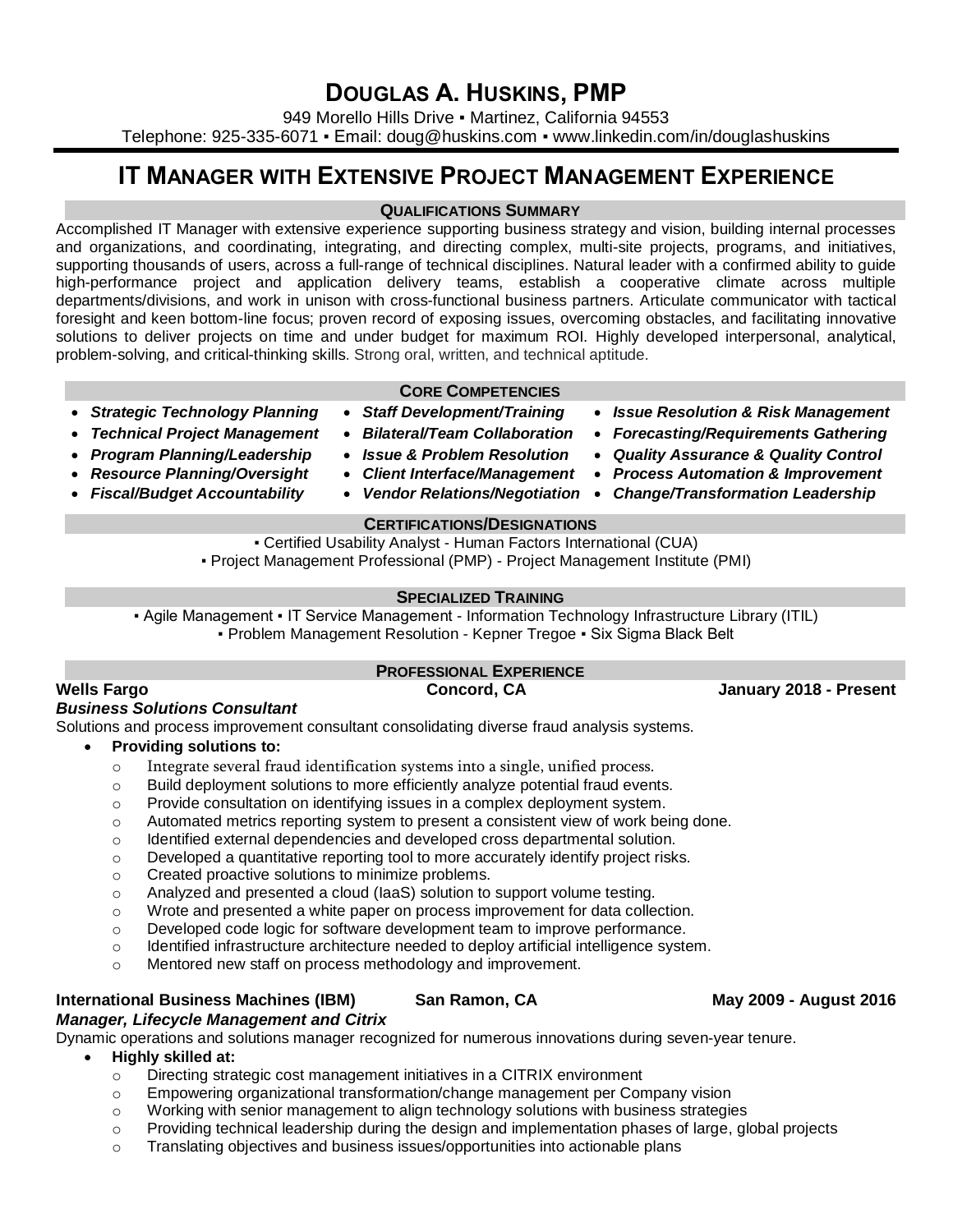#### **PROFESSIONAL EXPERIENCE (CONTINUED)**

- $\circ$  Assessing company position in ecosystem and advising on, and developing, forward-thinking strategy
- $\circ$  Researching and evaluating technology solutions to advance and enable business functionality
- o Analyzing current platform technologies/applications and determining future technology needs
- $\circ$  Collaborating with various business units in the on-time delivery of projects based on company demands
- $\circ$  Ensuring maximum application resiliency, reducing the global footprint, and decreasing operational costs
- o Mentoring problem-solving champions
- **Technology Focused**: Defined, implemented, and managed complex IT-focused projects and drove process definition, enhancements, and simplification; proactively identified opportunities, conducted needs/cost/benefit assessments, and analyzed and brokered other IS services.
- **Strategic Leadership/Communication**: Planned accordingly to ensure alignment among strategy, budgets, portfolio/project data, workforce/hiring plans, project delivery status, etc.; provided meaningful insights, framed productive discussions, and managed communications with operational and executive leadership teams.
- **Personnel/Team Management**: Directed a multinational, cross-platform organization with 157 direct/indirect reports; oversaw multiple programs/projects across the globe with a focus on skill development and continuous process and performance improvement.
- **Workforce Management:** Recruited/built and facilitated resource planning, forecasting, and reporting for multiple project teams; utilized Project and Portfolio Management (PPM) to allocate resources to worldwide teams and drive Resource Management (RM) processes based on framework requirements.
- **Project Lifecycle Management**: Developed and implemented performance metrics, prepared and managed monthly forecast and annual financial targets, and delivered timely progress reports to the leadership team.
- **Strategic Partner Engagement**: Collaborated with internal IT business units to regularly scope and size projects, champion continuous improvement efforts, and oversee all planning and delivery functions including metrics, dashboards, and operations reporting.
- **Client Relationship Management:** Served as a business specialist and technology generalist tasked with managing, directing, and interfacing with business clients **to** ensure fulfillment of customer requirements.
- **Vendor Management:** Administered and executed all contracts in conjunction with customers, vendors, partners and Contracts, Finance, and Management teams; sourced/secured external contractors/software, executed procurement management processes (RFI, RFP, SOW), and maintained vendor relationships.
- **Interdepartmental Cooperation**: Worked in tandem with reporting managers and team leads to ensure attainment of all deliverables within established deadlines, specifications, and budgets.
- **Financial Management:** Supported the development and monitored the delivery of annual capital portfolio and multimillion-dollar quarterly budgets.

### *Selected Accomplishments/Primary Projects:*

- Earned the prestigious IBM 'Means Service' award in recognition of exceptional individuals who are "client-centric focused, receive outstanding client feedback, display exemplary teamwork qualities, and achieve strong business results," 2012.
- Led a 24/7 multinational problem management team to resolve computer, storage, networking, and cloud-based (IaaS) infrastructure issues; facilitated hardware and software currency in a server (windows, unix) and storage (SAN, NAS) environment.
- Reinvigorated numerous stalled projects by properly identifying customer and operational needs, diagnosing issues, and architecting processes; consistently reduced costs, improved efficiency, and completed work.
- Drove business strategy by overseeing staffing performance and development plans; determined program goals, influenced deliverable prioritization, coordinated business processes/procedures, and facilitated critical decisions.
- Improved server and storage refresh rates by 42% and elevated customer satisfaction by 30% (from 65% to 95%) by setting policies and procedures, identifying metrics, and engaging best practices.
- Established processes, managed workflow, and provided status reporting to reduce deployment costs by 17%.
- Generated an additional \$7.2M in new work revenue (on top of the existing \$2M budget) by increasing refresh rates, reducing costs, and architecting and expanding the lifecycle management process.
- Defined and established governance, metrics, and reporting on organizational service levels and key performance indicators; improved problem resolution service restoral time by 8%.
- Developed, implemented, and maintained SOPs leveraging best practices and technical standards; reduced operations cost of support for hardware and operating systems by \$500K.
- Recommended change management policies based on analysis of problem management reports; reduced network operations center incidents by 20%+.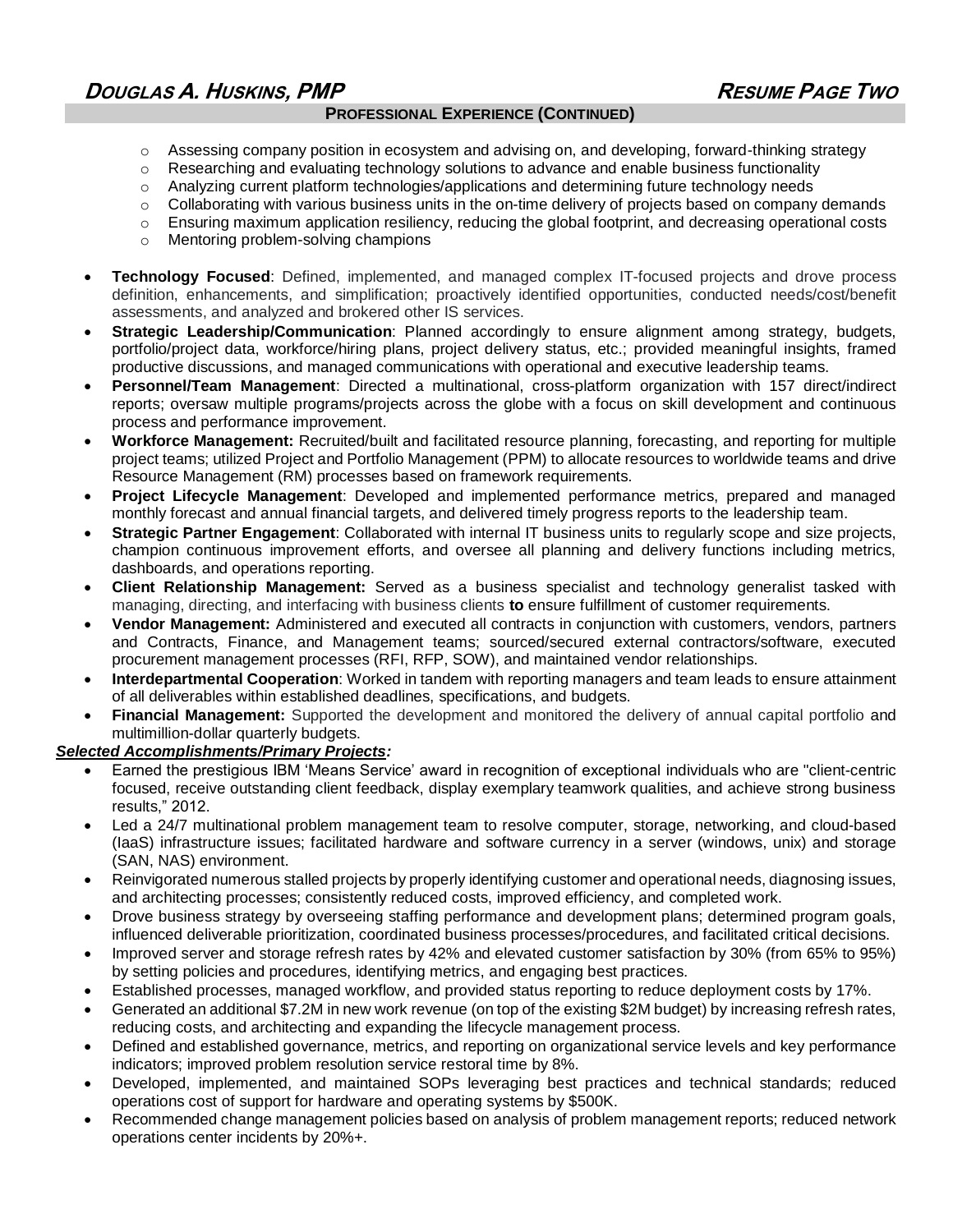## **DOUGLAS A. HUSKINS, PMP RESUME PAGE THREE**

#### **PROFESSIONAL EXPERIENCE (CONTINUED)**

- Analyzed internal resources, determined customer requirements, and forecasted project demands to craft an effective cost reduction strategy.
- Influenced program compliance, oversaw program delivery, and engaged vendors; reduced costs by 9%+.
- Drove continuous learning and supported the skill and talent development of the team resulting in the performancebased promotion of three employees to management positions.
- Envisioned staffing needs and facilitated resource planning and training to meet program delivery requirements.
- Moderated knowledge transfer procedures to motivate staff, reduce costs, and maintain operations.
- Reduced resource costs \$2.4M by streamlining business plans and moderating knowledge transfer.
- Coordinated discovery and ownership of unknown systems; increased quality of knowledge by 11% and improving financial reporting.
- Identified issues linked with disaster recovery solutions deployment; implemented a data analysis system to process risk rankings and led process improvement meetings to restart stalled disaster recovery deployment.

#### **Kaiser Permanente Walnut Creek, CA November 1998 - May 2009**

#### *Consultant Specialist Leader, Wintel Server Management*

Identified business requirements to address business initiatives and support the decision-making process.

- Monitored performance management and system testing to meet business requirements of internal customers.
- Directed modeling, development, and deployment of server source of record.

### *Selected Accomplishments/Primary Projects:*

- Saved company \$10M+ in cost avoidance by identifying and implementing risk mitigation solutions.
- Designed and supervised the development of a workstation build and integration system resulting in a consistent environment supporting stakeholders' objectives and standards.
- Designed and coordinated the development of an automated workstation image deployment; resulted in a 90% reduction in manual intervention and a 30% reduction in deployment time.
- Facilitated engagement of usability study, improving user interface efficiency and effectiveness; increased web services traffic by 15% and allowed customers to locate information in half the time.
- Identified and prioritized candidates for domain consolidation including process recommendations.
- Participated in Asset Center process design; provided business analysis and insight into existing processes and presented alternative solutions to improve accuracy.
- Oversaw the automated search, collection, and management of historical system data for use by internal audit departments.
- Created application integration workflow; improved processes, driving a five-fold increase in throughput.
- Presented detailed information to the file server consolidation team, enabling completion of project two months ahead of schedule, within a \$3.25M budget, and with zero errors/discrepancies.
- Forecasted annual server needs, resulting in improved/more accurate budget forecasts.

#### **EARLY WORK HISTORY CyberSolutions Clayton, CA** *Owner/CEO*

- Managed a team of 35+ employees; evaluated, designed, and negotiated senior and executive-level consultation services, specializing in the use of technology to address corporate growth issues.
- Oversaw software development and hardware installation to support the consulting group.
- Served as temporary/interim CIO to a home healthcare company enabling them to double their growth.
- Facilitated automation processes for a large grocery chain to address accounting issues created when the company grew seven times larger within a year.
- Significantly reduced resource waste reduction in a private mortgage insurance company; improved network connectivity to the parent company by increasing network bandwidth 1,200% while reducing costs.
- Spearheaded a software development project for a pharmaceutical company to improve an existing warehouse automation system; eliminated over 80% of data entry work by end users.

### **EDUCATION**

▪ Bachelor of Science in Business Administration and Management, University Rhode Island, Kingston, Rhode Island